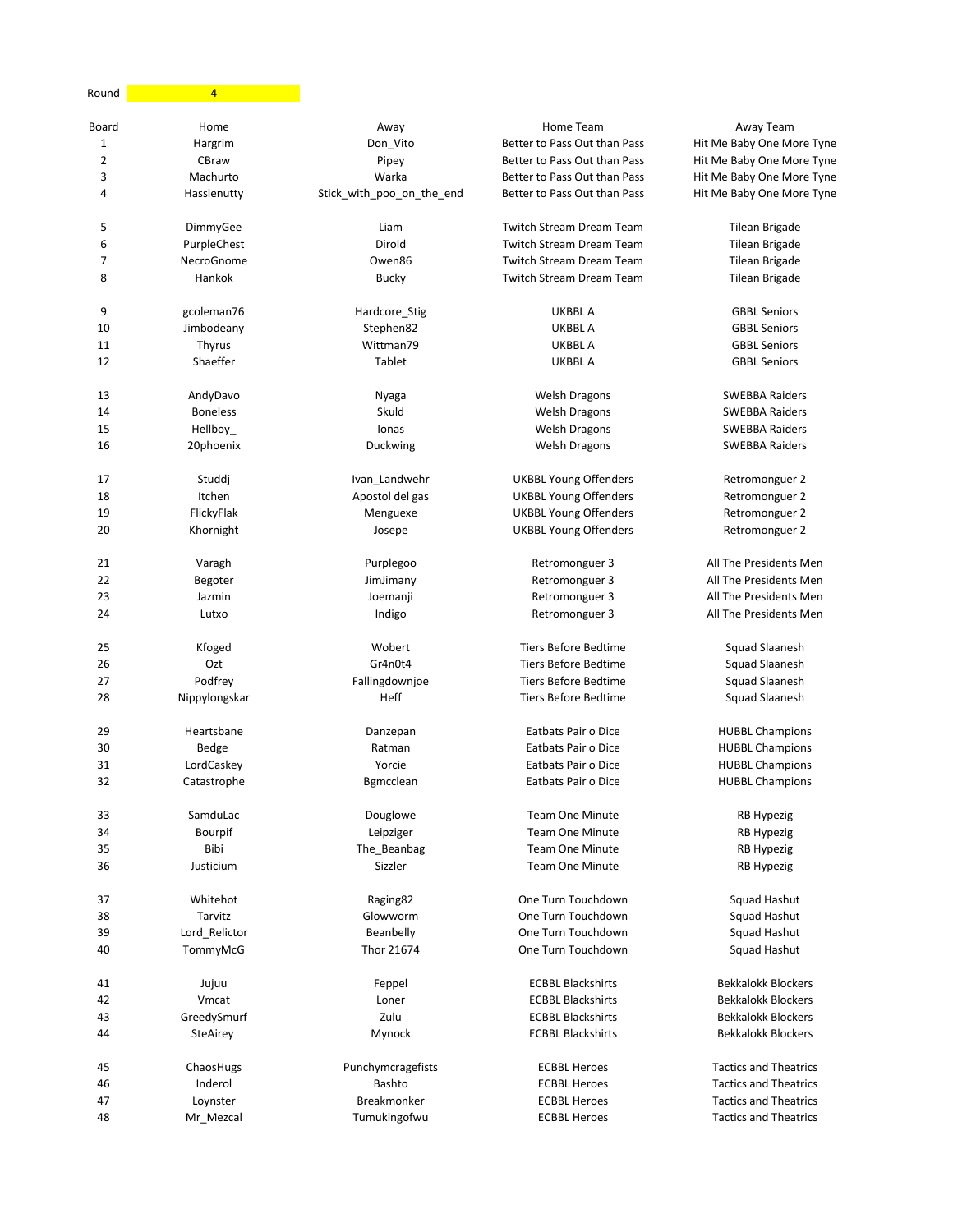| 49 | Markymarc         | Jayward                         | Thistle Hurt               | <b>Team Wales</b>           |
|----|-------------------|---------------------------------|----------------------------|-----------------------------|
| 50 | Stephenbrands     | Skab                            | Thistle Hurt               | <b>Team Wales</b>           |
| 51 | Purdindas         | Nonumber                        | Thistle Hurt               | <b>Team Wales</b>           |
| 52 | Humptytrump       | Thatotherasianguy               | Thistle Hurt               | <b>Team Wales</b>           |
|    |                   |                                 |                            |                             |
| 53 | Indibro           | Whitey                          | Team TBPC                  | <b>Shiretown Stuffers</b>   |
| 54 | DayDay            | Everbodys_dead_dave             | <b>Team TBPC</b>           | <b>Shiretown Stuffers</b>   |
| 55 | Envoien           | Cornish                         | <b>Team TBPC</b>           | <b>Shiretown Stuffers</b>   |
| 56 | JKB               | El_Spoonio                      | <b>Team TBPC</b>           | <b>Shiretown Stuffers</b>   |
| 57 | Snowtroll         | Ahzek                           | UKBBL B                    | Doc Bartens                 |
|    | Mortikina         | <b>Bbart</b>                    | UKBBL B                    |                             |
| 58 |                   |                                 |                            | Doc Bartens                 |
| 59 | Lewi88            | <b>BartK</b>                    | UKBBL B                    | Doc Bartens                 |
| 60 | Dudster           | Taltal                          | UKBBL B                    | Doc Bartens                 |
| 61 | Tintenfisch       | Ringbeard                       | <b>Barneys Team</b>        | <b>Midtable Marauders</b>   |
| 62 | Vagabond1982uk    | Spob                            | <b>Barneys Team</b>        | <b>Midtable Marauders</b>   |
| 63 | Dafo              | Firebreather                    | <b>Barneys Team</b>        | <b>Midtable Marauders</b>   |
| 64 | Barney_the_Lurker | Fireolli                        | <b>Barneys Team</b>        | Midtable Marauders          |
|    |                   |                                 |                            |                             |
| 65 | Fromherashes      | MaxHorseman                     | Two Guys one Dice Cup      | Northern Warlords Nostalgia |
| 66 | Rossanderson1984  | Chinos                          | Two Guys one Dice Cup      | Northern Warlords Nostalgia |
| 67 | The_Joeker        | DomLee                          | Two Guys one Dice Cup      | Northern Warlords Nostalgia |
| 68 | Shriyke           | Northern Warlord's Nostalgia #4 | Two Guys one Dice Cup      | Northern Warlords Nostalgia |
| 69 | Zahiko            | PeteW                           | Lutece Noobs               | Team W                      |
| 70 | Maitre_tactac     | <b>Besters</b>                  | Lutece Noobs               | Team W                      |
| 71 | <b>OON</b>        | ThomasW                         | Lutece Noobs               | Team W                      |
|    | Lutece Noobs #2   | <b>GORGOROTH</b>                | Lutece Noobs               |                             |
| 72 |                   |                                 |                            | Team W                      |
| 73 | Zedd              | <b>Barnacles</b>                | Swedish Whine Squad        | Swinvasion                  |
| 74 | Pellevin          | Sann0638                        | Swedish Whine Squad        | Swinvasion                  |
| 75 | Drexxl            | Ronaldbeanio                    | Swedish Whine Squad        | Swinvasion                  |
| 76 | Oberwald_1        | Bogenhafen_Bron                 | Swedish Whine Squad        | Swinvasion                  |
| 77 | Got_Wood          | Belvetch                        | <b>Great Orme Goats</b>    | Squad Tzeentch              |
| 78 | Filthmonger       | Throgg                          | <b>Great Orme Goats</b>    | Squad Tzeentch              |
|    |                   | Azlann                          |                            |                             |
| 79 | LORD_BONAN        |                                 | <b>Great Orme Goats</b>    | Squad Tzeentch              |
| 80 | Gaff              | Ironrock                        | <b>Great Orme Goats</b>    | Squad Tzeentch              |
| 81 | <b>Buccaneer</b>  | Hedonihilist                    | The Fumblebrewskies        | <b>DBL Debonairs</b>        |
| 82 | Wookie1972        | Vonleppard                      | The Fumblebrewskies        | <b>DBL Debonairs</b>        |
| 83 | TheJimintheNorth  | Gunny23                         | The Fumblebrewskies        | <b>DBL Debonairs</b>        |
| 84 | Calfykid          | SaltyMurcutt                    | The Fumblebrewskies        | <b>DBL Debonairs</b>        |
| 85 | Mashley85         | Lemmiwinks                      | <b>SKABB Stoutfellows</b>  | Foxy and the Hounds         |
|    |                   |                                 | <b>SKABB Stoutfellows</b>  |                             |
| 86 | Sparky73          | <b>Boldfox</b>                  |                            | Foxy and the Hounds         |
| 87 | Stewbacca         | Fubarpenn                       | <b>SKABB Stoutfellows</b>  | Foxy and the Hounds         |
| 88 | Eldritchfox       | Obsydyan                        | <b>SKABB Stoutfellows</b>  | Foxy and the Hounds         |
| 89 | Chewitt666        | Raztout                         | <b>DBL The Full Stunty</b> | The Pilous                  |
| 90 | Overgone5         | Talkarde                        | <b>DBL The Full Stunty</b> | The Pilous                  |
| 91 | Mookie_blaylock   | Rippersly                       | <b>DBL The Full Stunty</b> | The Pilous                  |
| 92 | DrMoustachio      | Miyata                          | <b>DBL The Full Stunty</b> | The Pilous                  |
| 93 |                   |                                 |                            | <b>BriBBe Team Green</b>    |
|    | Menzogna          | Phugster                        | Holy4                      |                             |
| 94 | Barbossa          | Cookie                          | Holy4                      | <b>BriBBe Team Green</b>    |
| 95 | Matte8            | Gruff                           | Holy4                      | <b>BriBBe Team Green</b>    |
| 96 | Moro84            | TommyB                          | Holy4                      | <b>BriBBe Team Green</b>    |
| 97 | Sporran           | Asgair                          | <b>Kilted Unicorns</b>     | Retromonguer 1              |
| 98 | Phil78            | Thibault                        | <b>Kilted Unicorns</b>     | Retromonguer 1              |
| 99 | Loki              | Millimetal                      | <b>Kilted Unicorns</b>     | Retromonguer 1              |
|    |                   |                                 |                            |                             |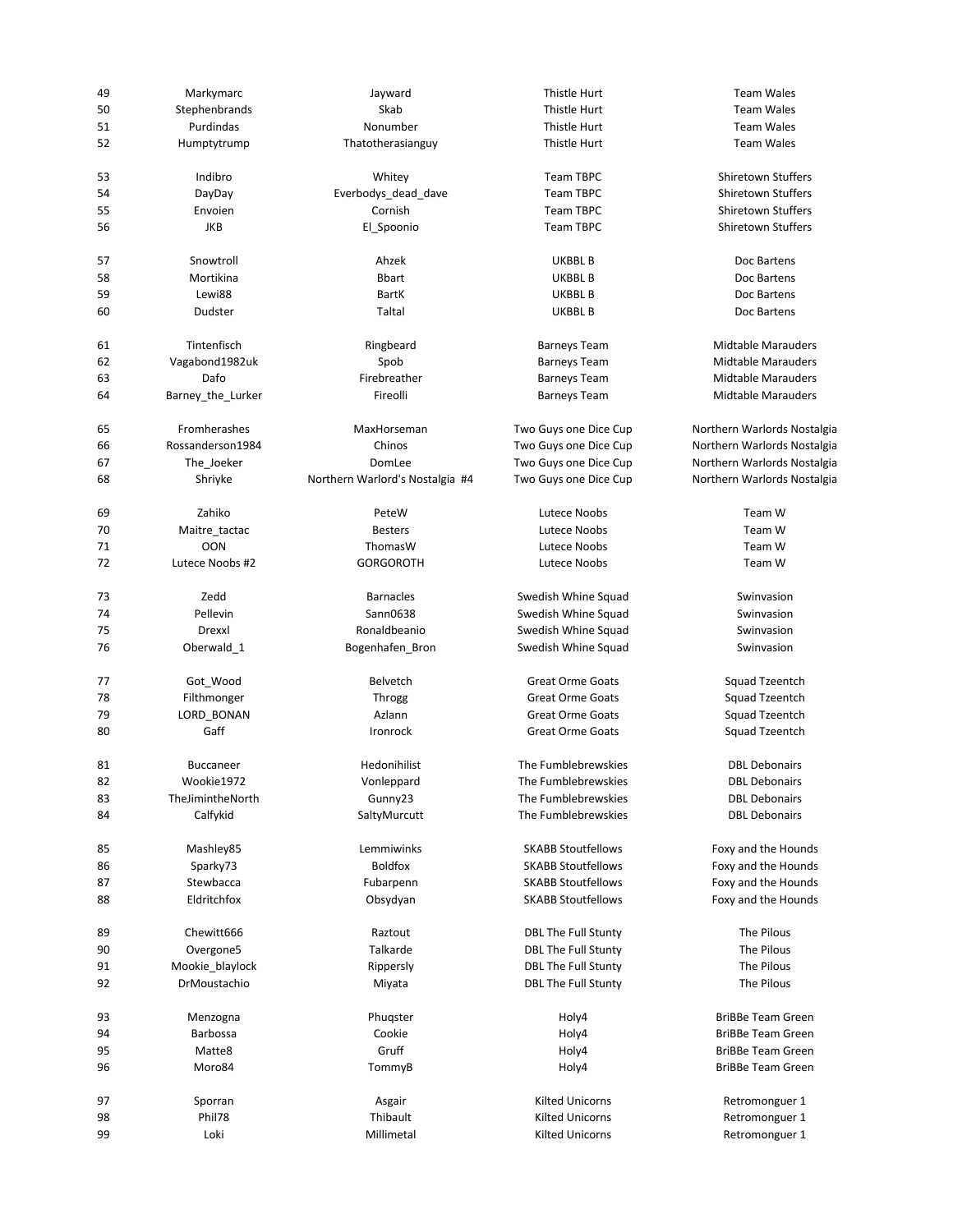| 100        | Kilted Kiwi          | Elperas            | <b>Kilted Unicorns</b>            | Retromonguer 1                       |
|------------|----------------------|--------------------|-----------------------------------|--------------------------------------|
| 101        | Walrus               | Dragonborn         | Pow Arrangers                     | <b>Wrekin Wraiders</b>               |
| 102        | Law_of_Course        | Goldengate         | Pow Arrangers                     | <b>Wrekin Wraiders</b>               |
| 103        | Tuckersteel          | Speedingbullet     | Pow Arrangers                     | <b>Wrekin Wraiders</b>               |
| 104        | Lovely_jubbly        | TheFear            |                                   | <b>Wrekin Wraiders</b>               |
|            |                      |                    | Pow Arrangers                     |                                      |
| 105        | Jackal               | JBone              | <b>DBL Moderate Effort</b>        | Enter Team Name Here                 |
| 106        | Raughri              | Charliebanks       | <b>DBL Moderate Effort</b>        | <b>Enter Team Name Here</b>          |
| 107        | King ghidra          | Wulfyn             | <b>DBL Moderate Effort</b>        | Enter Team Name Here                 |
| 108        | ChoiDivision         | Deeferdan          | <b>DBL Moderate Effort</b>        | Enter Team Name Here                 |
|            |                      |                    |                                   |                                      |
| 109        | Mr_Frodo             | Elplanet4          | <b>Team Redshirts</b>             | The GoBBlers                         |
| 110        | Wotfudboy            | Lord_Chelmsford    | <b>Team Redshirts</b>             | The GoBBlers                         |
| 111        | Howlinggriffon       | BrockDodge         | <b>Team Redshirts</b>             | The GoBBlers                         |
| 112        | LastTimeLord         | Daubs              | <b>Team Redshirts</b>             | The GoBBlers                         |
| 113        | Spleggy              | Jeeves             | WYBBL Spacemen                    | Claw On Tour                         |
| 114        | Scouseboy            | Yersinia           | <b>WYBBL Spacemen</b>             | Claw On Tour                         |
| 115        | Miserable            | Gedburg            | <b>WYBBL Spacemen</b>             | Claw On Tour                         |
| 116        | Miktoriana           | SilentKnight       | <b>WYBBL Spacemen</b>             | Claw On Tour                         |
|            |                      |                    |                                   |                                      |
| 117        | Ploppy_McPloppy      | Yudlugar           | <b>Team HEBBL</b>                 | Captain Morgans Stunty Gold          |
| 118        | MadeofWelsh          | Bucky1398          | <b>Team HEBBL</b>                 | Captain Morgans Stunty Gold          |
| 119        | <b>Slatfordicus</b>  | Garfy              | Team HEBBL                        | Captain Morgans Stunty Gold          |
| 120        | Littlespoon          | Peo2223            | <b>Team HEBBL</b>                 | <b>Captain Morgans Stunty Gold</b>   |
| 121        | Chilli               | MisterJoshua       | <b>Chatter Blocks</b>             | <b>Team FUMBBL</b>                   |
| 122        | Krunkle_Dunkle       | Throweck           | <b>Chatter Blocks</b>             | <b>Team FUMBBL</b>                   |
|            |                      |                    | <b>Chatter Blocks</b>             | <b>Team FUMBBL</b>                   |
| 123<br>124 | Dave_Hamlin<br>Be4ch | Pokrjax            | <b>Chatter Blocks</b>             | <b>Team FUMBBL</b>                   |
|            |                      | Badger89           |                                   |                                      |
| 125        | Headless coach       | Seosamhantoin      | <b>Eatbats Die Curious</b>        | <b>HUBBL Double Toil and Trouble</b> |
| 126        | Mr_Zay               | <b>JMFing</b>      | <b>Eatbats Die Curious</b>        | <b>HUBBL Double Toil and Trouble</b> |
| 127        | Mitzy                | Cammstainton210116 | <b>Eatbats Die Curious</b>        | <b>HUBBL Double Toil and Trouble</b> |
| 128        | Jimbo9jimbo          | Marckfu            | <b>Eatbats Die Curious</b>        | <b>HUBBL Double Toil and Trouble</b> |
|            |                      |                    |                                   |                                      |
| 129        | Trollface            | Burtblahblahblah   | <b>Team Two Drunk Flings</b>      | The Local YOBBS                      |
| 130        | Arknalax             | Glengarth30        | <b>Team Two Drunk Flings</b>      | The Local YOBBS                      |
| 131        | Gimli01              | Laser_Owl          | <b>Team Two Drunk Flings</b>      | The Local YOBBS                      |
| 132        | Ayupmeduck           | Visigoth           | <b>Team Two Drunk Flings</b>      | The Local YOBBS                      |
| 133        | Rev                  | ChrisRaff88        | <b>Calmitous Casual Coaches</b>   | <b>Murder Kings</b>                  |
| 134        | Bungeeman            | AMSFELD            | <b>Calmitous Casual Coaches</b>   | <b>Murder Kings</b>                  |
| 135        | Sean_M               | DickJack           | <b>Calmitous Casual Coaches</b>   | Murder Kings                         |
| 136        | Splatteo             | Willpower          | <b>Calmitous Casual Coaches</b>   | Murder Kings                         |
|            |                      |                    |                                   |                                      |
| 137        | UnwarySi             | Hammertimehamilton | T and Three Sugars                | <b>WYBBL Submariners</b>             |
| 138        | Kid_Cantcomplain     | Slimjono           | T and Three Sugars                | <b>WYBBL Submariners</b>             |
| 139        | Smithy_GP            | Darkstar           | T and Three Sugars                | <b>WYBBL Submariners</b>             |
| 140        | Owletta              | <b>AWT</b>         | T and Three Sugars                | <b>WYBBL Submariners</b>             |
| 141        | <b>BigRed</b>        | Shipaz             | It's the Taking Parts that Counts | Snake Eyes and GFIs                  |
| 142        | Gizasix66            | <b>DJCritch</b>    | It's the Taking Parts that Counts | Snake Eyes and GFIs                  |
| 143        | TheLordofSnotTown    | TheCowDaddy        | It's the Taking Parts that Counts | Snake Eyes and GFIs                  |
| 144        | Montagne_Blitz       | GustyGarett        | It's the Taking Parts that Counts | Snake Eyes and GFIs                  |
|            |                      |                    |                                   |                                      |
| 145        | Maverick             | Padster            | Squad Khorne                      | Squad Nurgle                         |
| 146        | Landrover            | DAVEtheIMPALER     | Squad Khorne                      | Squad Nurgle                         |
| 147        | AndyPandyCookiePie   | Widram             | Squad Khorne                      | Squad Nurgle                         |
| 148        | Thunden              | 13silver           | Squad Khorne                      | Squad Nurgle                         |
| 149        | LewishM              | Insidious          | Dopebowl Rats                     | <b>Barry Chuckle Quartet</b>         |